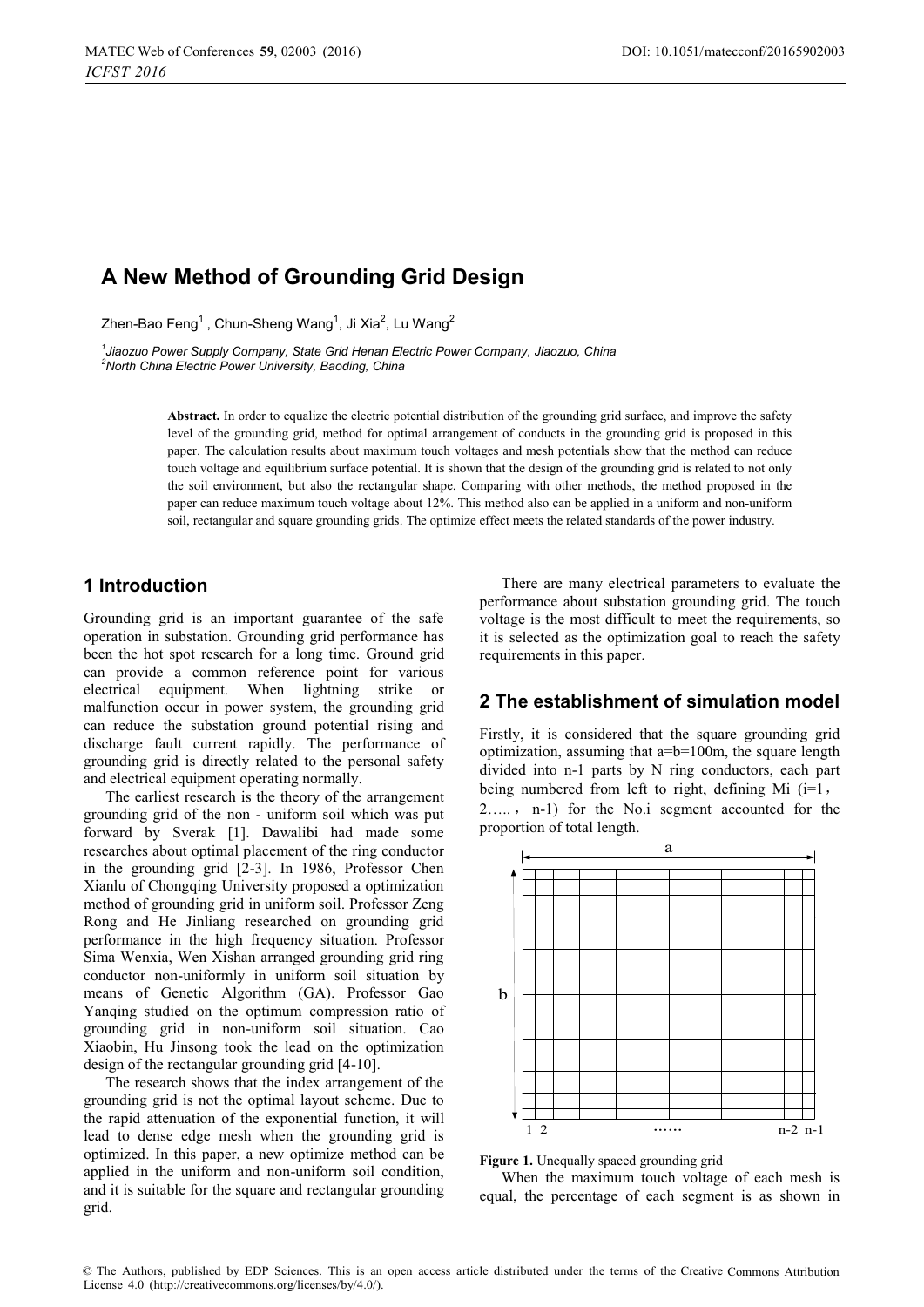Table I. Of which, the percentage of the No.i segment is Mi. With the least square method, the fitting formula is shown in formula 1.

$$
M_{i} = e^{-\frac{(i-n/2)}{2})^{2}}
$$
 n=1, 2, ..., n-1 (1)

In this formula, only the denominator of the exponent is change, when the area of grounding grid and the number of ring conductors are changed. Therefore, the optimal fitting formula is shown in formula 2.

$$
M_{i} = e^{-\left(\frac{i-n/2}{b}\right)^{2}}; \quad n=1, 2, ..., n-1 \tag{2}
$$

**Table 1.** Optimal ground in different segment

| $\mathbf n$  | $i=1$  | $i=2$  | $i=3$  | $i=4$  | $i=5$  | $i=6$  | $i=7$  | $i=8$  | $i=9$  | $i=10$ |
|--------------|--------|--------|--------|--------|--------|--------|--------|--------|--------|--------|
| $\mathbf{1}$ | 1      |        |        |        |        |        |        |        |        |        |
| 2            | 0.5    | 0.5    |        |        |        |        |        |        |        |        |
| 3            | 0.3125 | 0.3751 | 0.3125 |        |        |        |        |        |        |        |
| 4            | 0.2048 | 0.2952 | 0.2952 | 0.2048 |        |        |        |        |        |        |
| 5            | 0.1327 | 0.2295 | 0.2755 | 0.2295 | 0.1327 |        |        |        |        |        |
| 6            | 0.0824 | 0.1711 | 0.2465 | 0.2465 | 0.1711 | 0.0824 |        |        |        |        |
| 7            | 0.0481 | 0.1199 | 0.2074 | 0.249  | 0.2074 | 0.1199 | 0.0481 |        |        |        |
| 8            | 0.0261 | 0.0781 | 0.1622 | 0.2336 | 0.2336 | 0.1622 | 0.0781 | 0.0261 |        |        |
| 9            | 0.0131 | 0.0469 | 0.1168 | 0.202  | 0.2425 | 0.202  | 0.1168 | 0.0469 | 0.0131 |        |
| 10           | 0.006  | 0.0258 | 0.0772 | 0.1602 | 0.2308 | 0.2308 | 0.1602 | 0.0772 | 0.0258 | 0.006  |

In the fitting function b can been considered as a parameter. As long as the optimal value of b is obtained, the optimal layout scheme of the grounding grid can be received.

## **3 The influence of various factors on the optimal coefficient**

#### **3.1 The upper soil thickness**

The relationship between the optimal parameter value b and the upper soil thickness h and the reflectional coefficient k is shown in figure 2.





This paper makes a calculation from two situations: the reflectional coefficient k which is a fixed value and greater than zero and less than zero. In the situation of k<0, b increases with the increase of h. When h reaches a certain value (about 9 m), b reaches a maximum value,

and then decreases with the increase of h. In the case of k>0, b decreases with the increase of h. When h reaches a

certain value (about 7 m), b reaches a minimum value, and then increases with the increase of h.

#### **3.2 Reflectional coefficient**

Figure 3 shows that relationship between b and reflectional coefficient of double soil. When the upper soil thickness h is a constant coefficient, b decreases with the increase of k. That means the lower soil resistivity is larger and ground grid is more uniform, when the upper layer soil thickness is constant value.



**Figure 3.** L=100m b-k curves

### **3.3 Grounding grid area**

With  $k=0.3$ , the relationship between b and side length of grounding grid L is shown in figure 4.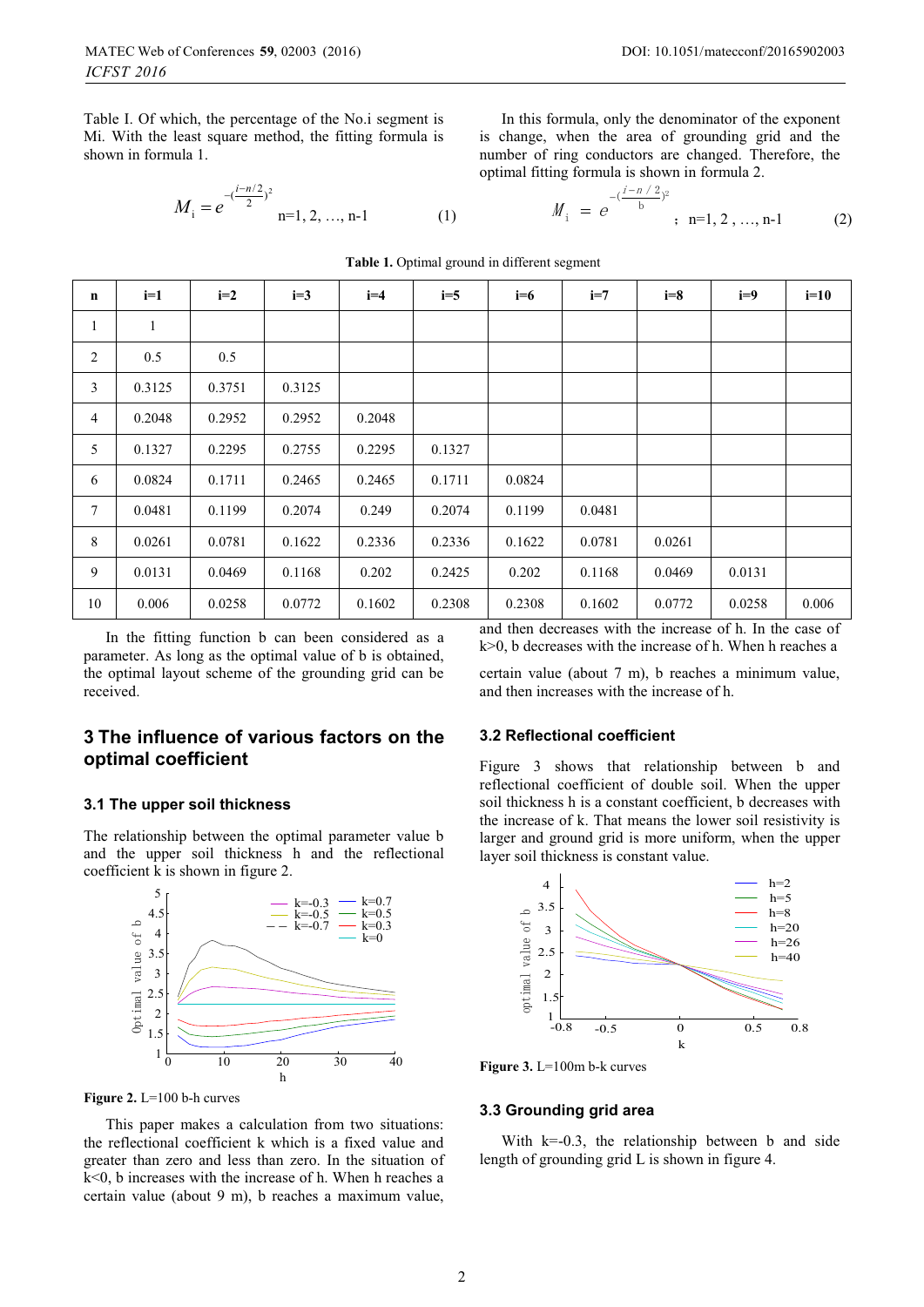

**Figure 4.** k= - 0.3 b-L curves

The upper layer soil in more than or less than 10m b-L curve shows different trends.

If the h<10m, the value of b decreases as the length increases. If the h>10m, the value of b increases as the length increases. When the length increased to 180m, the optimal b value tends to be stable.

According to the above results, the optimal fitting formula of b value should be divided into two situations:  $h \ge 10$ m and  $h$ <10m.

### **3.4 Fitting formula for computing the optimal value of b**

Due to the optimization parameters is related to soil thickness, reflectional coefficient and the area of the grounding grid, three parameters are set as independent variables with the neural network fitting method, and each data is considered as a three-dimensional coordinate point. Let b=f(h,k,L), and the expression is shown in formula 3.

$$
b = a + c \times h + d \times L + e \times k \tag{3}
$$

The corresponding coefficients of soil thickness of different grounding grids are shown in the following table 2.

**Table 2.** Coefficient values of fitting formula

|             | a      | c         |           | e         |
|-------------|--------|-----------|-----------|-----------|
| h < 10m     | 2.1492 | 0.0526    | $-0.0015$ | $-1.1351$ |
| $h \ge 10m$ | 2.4067 | $-0.0053$ | 0.0007    | $-1.0298$ |

#### **3.5 The optimization effect inspection in nonuniform soil situation**

The enclosed station grounding grid is 100×100m2. There are seven ring conductors in horizontal and vertical directions. Grounding depth is 0.5m. The ring conductor radius is 0.08m. The upper soil resistivity is  $185.714\Omega \cdot m$ , and the thickness is 2 meters. The lower soil resistivity is 100 $Ω$ •m. The current is 1kA. The grounding grid is arranged respectively with the optimal compression ratio optimization method (method I) and the fitting function method (method II which is the method of this paper)



**Figure 5.** Touch voltage distribution on diagonal in nonuniform area

In the Figure 5, the touch voltage of edge mesh increases with method II, but the touch voltage of middle mesh reduces. And the peak touch voltage of the whole network is basically the same relative to the method I. Finally, it is balanced mesh touch voltage in grounding grid with method II.

## **4 To optimize the formula in the application of the rectangular grounding grid**

### **4.1 Ensure each side of the rectangle section number**

Ring conductor layout of rectangular grounding grid which is  $100\times60$ m is obtained by the fitting formula. The number of long segments is 8. The number of wide segments starts from 1 to 8 as shown Figure 6. The touch voltages with the different widths are shown in table 3.

**Table 3.** Max value, min value and D-value in rectangle

| The<br>segmentatio<br>n number<br>of width | The<br>maximum<br>value<br>$\sqrt{V}$ | The<br>minimum<br>value<br>/ $\bf{V}$ | The<br>difference<br>value<br>$\sqrt{V}$ |
|--------------------------------------------|---------------------------------------|---------------------------------------|------------------------------------------|
| 1                                          | 205.098                               | 70.168                                | 134.930                                  |
| $\mathfrak{D}$                             | 179.139                               | 66.220                                | 112.919                                  |
| 3                                          | 156.484                               | 57.622                                | 98.861                                   |
| 4                                          | 132.232                               | 52.192                                | 80.04                                    |
| 5                                          | 113.678                               | 46.748                                | 66.930                                   |
| 6                                          | 104.897                               | 37.293                                | 67.603                                   |
| 7                                          | 101.374                               | 27.399                                | 73.976                                   |
| 8                                          | 97.163                                | 19.048                                | 78.115                                   |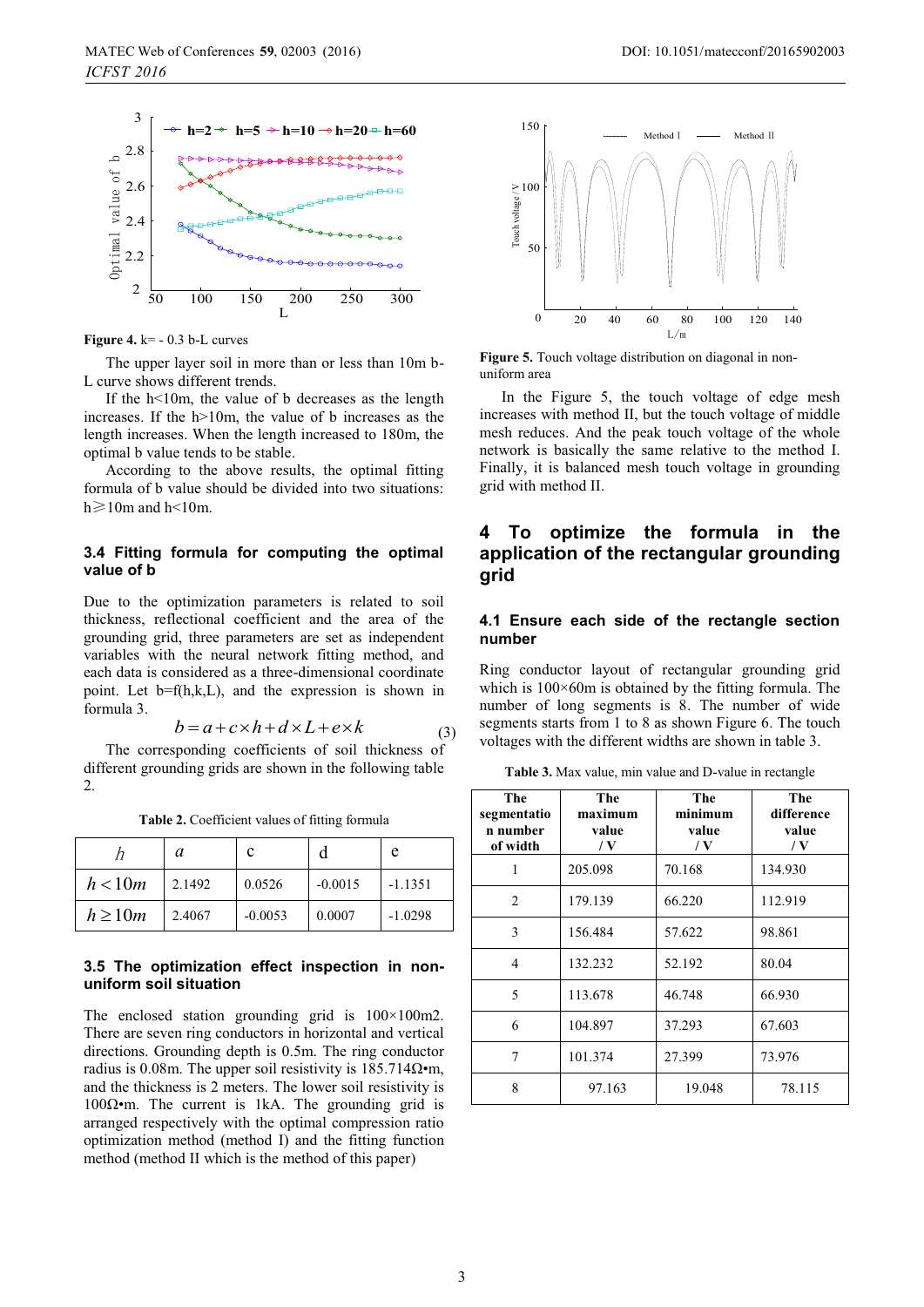|   | а |  |  |  |  |  |  |  |
|---|---|--|--|--|--|--|--|--|
| r |   |  |  |  |  |  |  |  |
|   |   |  |  |  |  |  |  |  |
|   |   |  |  |  |  |  |  |  |
|   |   |  |  |  |  |  |  |  |

**Figure 6.** Rectangle grounding grid for simulation

When the maximum touch voltage is close to the minimum touch voltage , the optimization is the best.

The Table III shows that when the segmentation number of width is 5, maximum and minimum difference is minimal. When the aspect ratio is close to the ratio of segments, the optimization effect is best.

**Table 4.** Divided method of width in different rectangle

| The length<br>of the side a<br>/m | The length of<br>the side b<br>/m | <b>The</b><br>segmentation<br>number of<br>length | The<br>segmentation<br>number of<br>width |
|-----------------------------------|-----------------------------------|---------------------------------------------------|-------------------------------------------|
| 100                               | 50                                | 8                                                 | 4                                         |
| 100                               | 60                                | 8                                                 | 5                                         |
| 100                               | 70                                | 8                                                 | 6                                         |
| 100                               | 80                                | 8                                                 |                                           |
| 100                               | 90                                | 8                                                 | 8                                         |

### **4.2 The optimization effect inspection in nonuniform soil**

In a rectangular grounding grid, rectangular length is 120m and the width is 80m.The soil situation is same to III.

With the optimal compression ratio method(method I) and the fitting function method (method II which is the method of this paper), the touch voltage distribution on diagonal is shown in Figure 7. The touch voltage distribution of the total station with method II is shown in Figure 8. As shown in Figure 9, the touch voltage distribution of the total station with method I.



**Figure 7.** Diagonal touch voltage distribution in homogeneous soil with the method I and II

The method II reduces the marginal mesh size, and increase the middle mesh size relative to the method I. This arrangement can balance mesh touch voltage and reduce the maximum touch voltage .

After fitting, the maximum touch voltage is 155V with the method I. The maximum touch voltage is 138V with the method II. It is reduced by 12.1%.



**Figure 8.** Touch voltage distribution of the total station with method II



**Figure 9.** Touch voltage distribution of the total station with method I

## **5 Conclusion**

By analyzing the influence of different reflectional coefficient, the area of grounding grid and the thickness of the upper soil on the optimal coefficient, this paper obtains the optimal formula of the optimal coefficient, and applies it to the optimization of the rectangular grounding grid in the non-uniform soil. The calculation results show that:

In view of the different reflectional coefficient, the upper layer soil thickness and the area of the grounding grid, the calculation formula of the optimal layout is obtained.

In the rectangular grounding grid, when the aspect ratio is close to the ratio of segments, the optimization effect is best.